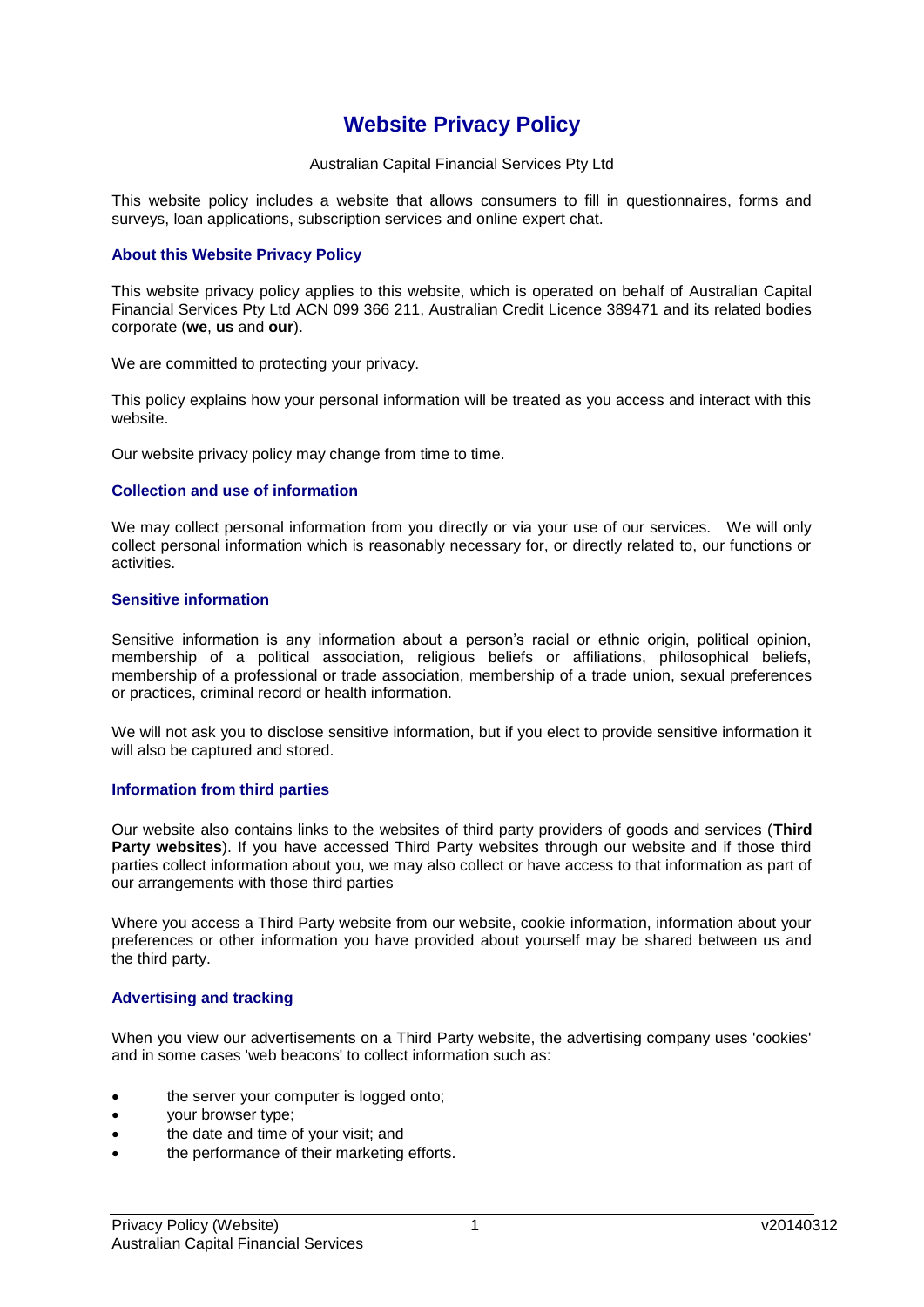When you access our website after viewing one of our advertisements on a Third Party website, the advertising company collects information on how you utilise our website (eg which pages you view) and whether you complete an online application.

# **Cookies**

We use 'cookies' to provide you with better and more customised service and with a more effective website.

A 'cookie' is a small text file placed on your computer by our web page server. A cookie can later be retrieved by our webpage servers. Cookies are frequently used on websites and you can choose if and how a cookie will be accepted by configuring your preferences and options in your internet browser.

We use cookies for different purposes such as:

- to allocate a unique number to your internet browsers;
- to customise our website for you;
- for statistical purposes;
- to identify if you have accessed a Third Party Website; and
- for security purposes.

### **IP addresses**

Your IP address is the identifier for your computer when you are using the internet.

It may be necessary for us to collect your IP address for your interaction with various parts of our website.

# **Online applications**

When you send a completed online application to us, we retain the information contained in that application. We are able to then use that information to provide any financial services that you require.

You can also suspend and save online applications, so you can complete and send the applications at a later time. If you suspend or save your application, the information that you have entered will be retained in our systems so that you may recover the information when you resume your application. Online applications that have been suspended or saved may be viewed by us.

# **Security of information**

The security of your information is very important to us.

We regularly review developments in security and encryption technologies. Unfortunately, no data transmission over the internet can be guaranteed as totally secure.

We take all reasonable steps to protect the information in our systems from misuse, interference, loss, and any unauthorised access, modification or disclosure.

If we no longer require your information, and we are legally permitted to, we will take all reasonable steps to destroy or de-identify the information.

We take reasonable steps to preserve the security of cookie and personal information in accordance with this policy. If your browser is suitably configured, it will advise you whether the information you are sending us will be secure (encrypted) or not secure (unencrypted).